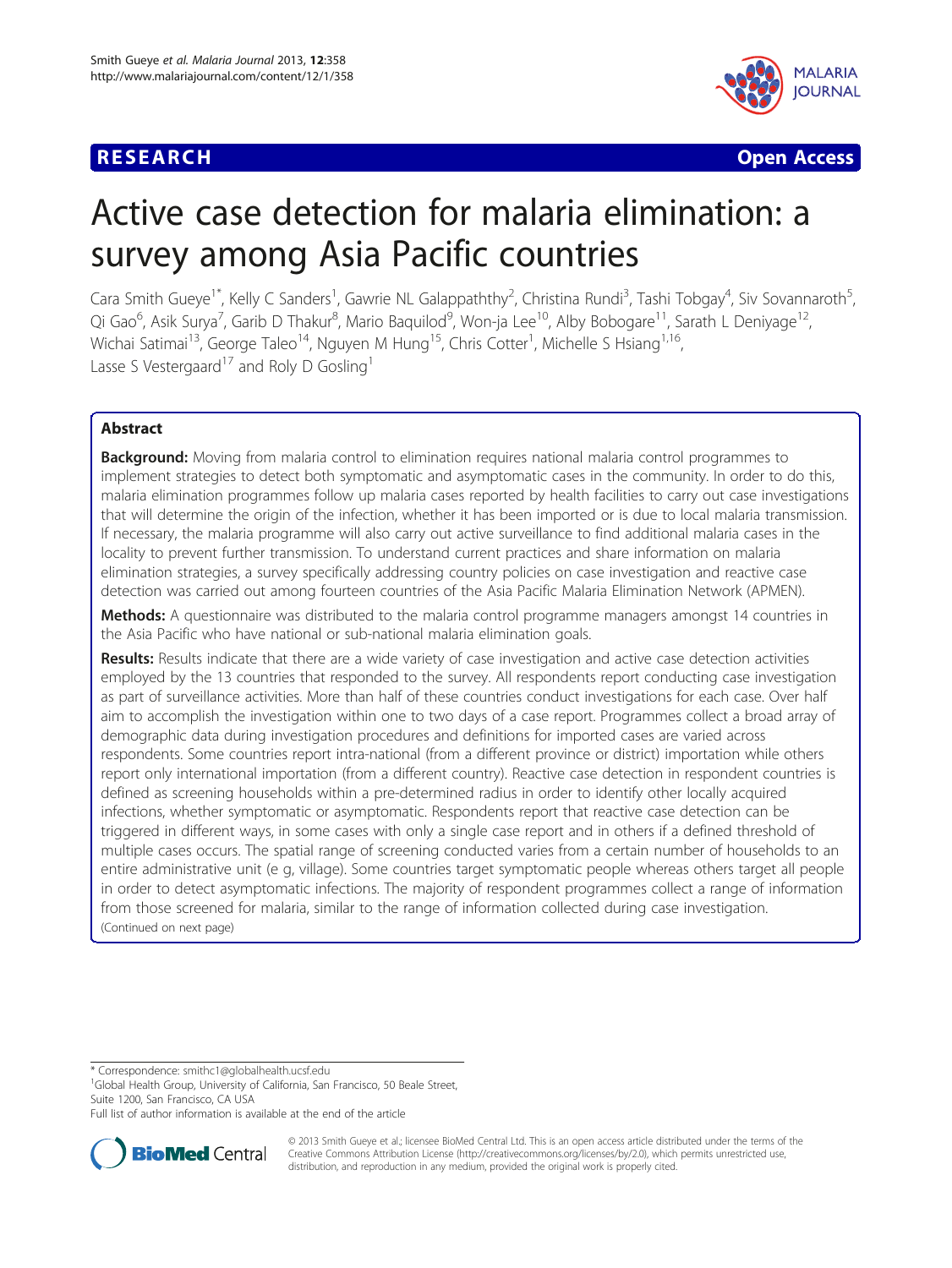#### (Continued from previous page)

Conclusion: Case investigation and reactive case detection are implemented in the malaria elimination programmes in the Asia Pacific, however practices vary widely from country to country. There is little evidence available to support countries in deciding which methods to maintain, change or adopt for improved effectiveness and efficiency. The development and use of common evaluation metrics for these activities will allow malaria programmes to assess performance and results of resource-intensive surveillance measures and may benefit other countries that are considering implementing these activities.

Keywords: Malaria elimination, Surveillance, Active case detection, Case investigation

### Background

Over the last decade, major investments in malaria control have led to substantial decreases in the global burden of disease [[1](#page-8-0),[2](#page-8-0)]. Today, 99 countries are malaria free, with an additional 34 currently eliminating malaria [\[1,3](#page-8-0)]. Malaria elimination is gaining global political support, and for many countries, national malaria elimination is no longer a question of if, but rather when it will occur [[4\]](#page-8-0).

The transition from malaria control to elimination is complex, requiring a shift in strategy and the introduction of new activities that must be tailored to a country's individual context. A robust surveillance system for the detection of symptomatic and asymptomatic cases, in addition to notification, reporting and investigation of all malaria infections is crucial [\[1,4](#page-8-0)-[6](#page-8-0)]. Detailed case investigations are particularly important, as they allow malaria control programmes to determine the origin (indigenous or imported) of a case, and conduct appropriate activities in response [[7\]](#page-8-0).

Traditionally, countries have used passive case detection (PCD) to capture cases, relying on symptomatic patients to present to a health facility for diagnosis and treatment [[8\]](#page-8-0). It has been well documented, however, that asymptomatic and subclinical or sub-patent infections are common and contribute substantially to ongoing transmission [[5,8-10\]](#page-8-0). These individuals do not have malaria symptoms, do not seek treatment, and remain infected for long periods and are, therefore, a source for onward transmission without their knowledge. A control programme may conduct active case detection (ACD) to seek out infection and residual parasite carriers, a strategy recommended by the World Health Organization (WHO) that can be particularly useful for capturing asymptomatic infections [[7](#page-8-0)]. Malaria infections in all transmission settings tend to be clustered geographically in a focus, defined by WHO as a 'defined, circumscribed locality situated in a currently or former malarious area containing the epidemiological factors necessary for malaria transmission' [\[7](#page-8-0)]. At a finer resolution, infections cluster into microfoci or "hotspots", which can be comprised of individuals, households or groups of households that maintain ongoing transmission in a community [\[11\]](#page-8-0). In some low transmission settings, malaria is clustered in demographic groups or specific high-risk populations, known as "hot" populations, or "hot-pops", that may carry infection from their work place to their villages or may be at higher risk of infection because of behavioural factors [\[6\]](#page-8-0). If infections are clustered in hotspots, then geographically based active surveillance strategies may be effective at preventing further malaria transmission and reducing transmission towards zero.

ACD is defined by WHO as the 'detection by health workers of malaria infections at community and household level in population groups that are considered to be at high risk. ACD can be conducted as fever screening followed by parasitological examination of all febrile patients or as parasitological examination of the target population without prior screening' [\[7](#page-8-0)].

Countries engage in a wide variety of activities that they consider to fall within the scope of their ACD strategy, and may include proactive case detection (PACD) and reactive case detection (RACD) [[12,13\]](#page-8-0). PACD consists of targeted or mass screening to search for cases in the community, which may include screening to find cases that are symptomatic or asymptomatic without the trigger of passively detected cases [\[14,15\]](#page-8-0). RACD is an active surveillance method that is triggered by passively detected cases and involves screening households or individuals within a specified area, typically a pre-determined radius around a locally acquired case, with the goal of preventing further malaria transmission by identifying additional infections, symptomatic or asymptomatic [\[8,16\]](#page-8-0). Many countries have or are currently implementing PACD and/or RACD to achieve and maintain malaria elimination [[8,14,15,17](#page-8-0)]. Despite these efforts, there is a lack of guidance on how, when and where to employ ACD, and limited evidence exists on the effectiveness of ACD as a strategy to halt ongoing transmission [[6,17](#page-8-0)].

This study aims to describe and compare case investigation and ACD strategies and activities currently employed in partner countries of the Asia Pacific Malaria Elimination Network (APMEN), a group of 14 countries (Bhutan, Cambodia, China, Democratic People's Republic of Korea, Indonesia, Malaysia, Nepal, Philippines, Republic of Korea, Solomon Islands, Sri Lanka, Thailand, Vanuatu, and Vietnam) in the Asia Pacific region. A major goal of APMEN is to provide a platform to gather and share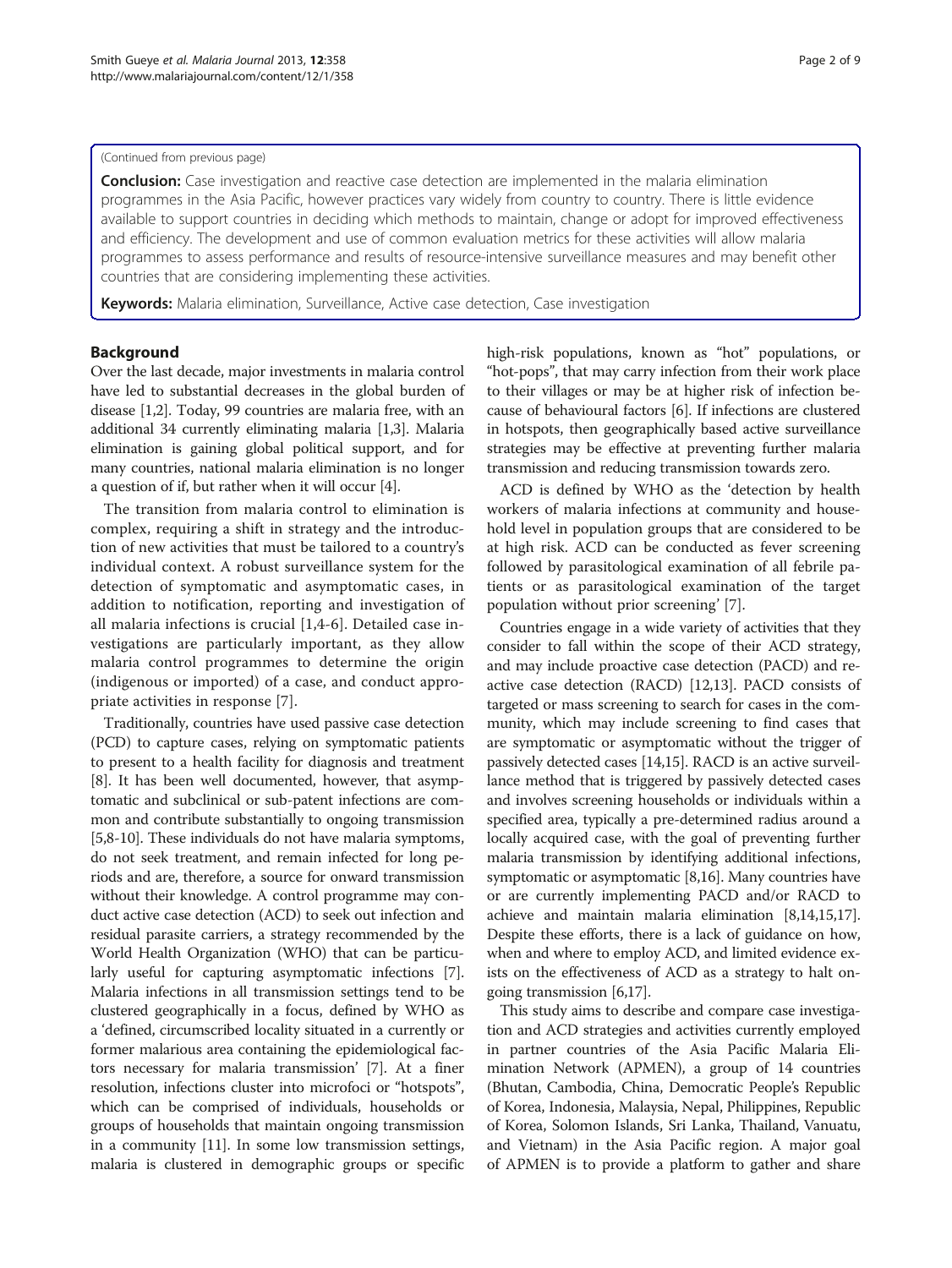national malaria control programme experiences and strategies employed for malaria elimination, such as ACD. For Solomon Islands and Vanuatu, the strategies and activities described in this study only reflect those undertaken in the elimination provinces, as the two countries presently have sub-national malaria elimination goals.

# Methods

A survey on ACD activities was developed in collaboration with national malaria control programmes and partner organizations of APMEN. The survey aimed to gather information on strategies employed by national malaria control programmes to investigate and detect malaria cases, specifically related to index case investigation and RACD. Questions pertained to: standard operating procedures (SOPs), classification of cases as local or imported, RACD methods, screening measures used in response to local and/or imported cases, monitoring and supervision of programme staff, and additional measures (e g, vector control and entomological surveillance) conducted in response to cases. Countries were also asked to provide national level SOPs or other available materials to supplement survey responses.

Definitions of case investigation, active and reactive case detection were provided to survey respondents as part of the survey form. The definitions of case investigation and active case detection were adapted from the definition provided by WHO [\[18](#page-8-0)]. Case investigation was defined as 'gathering enough information to allow classification of a malaria case by origin of infection. It includes, but is not limited to, administration of a standardized questionnaire to a person diagnosed with malaria infection'. Active case detection was defined as 'the operation carried out by surveillance agents who visit every locality in a defined area at regular intervals (usually monthly during the transmission season), in order to enquire for fever cases through individual house visits, and to test for malaria (and treat if positive) each suspected person so discovered'. Of note, a revised WHO definition of active case detection was issued while the survey was underway, from involving screening symptomatic individuals only to including screening both asymptomatic and symptomatic individuals [\[7](#page-8-0)]. The definition used in the survey for reactive case detection was adapted from Moonen *et al.* [[16](#page-8-0)], and was described as 'triggered whenever a case is identified by passive case detection…and will involve visiting the household of the locally acquired case, screening family members, and screening neighbors within a defined radius'.

The survey was piloted in November 2011 with three APMEN collaborating country partners and one partner organization. Revisions were made according to the results of the pilot survey. In December 2011, the survey was distributed to country representatives of each

APMEN country partner, of which there were 11 at the time. The survey was then distributed to the three new APMEN country partners in October 2012. Follow-up, including questions on missing or unclear text answers, was conducted in May 2013.

Quantitative and qualitative data were entered into an Excel database, and a descriptive analysis of quantitative survey questions was conducted in STATA IC, version 12. Qualitative data were analysed in Excel.

# Results

The national malaria control programmes of 14 APMEN countries were invited to participate in the ACD survey, of which 13 responded to the survey. Some countries responded to all questions and some failed to respond to certain questions or entire components of the survey.

Table [1](#page-3-0) describes the participating countries and their respective nationally reported cases from 2010 and the country's total population [[19](#page-8-0)-[21\]](#page-8-0). Each country's annual parasite index (API), or the number of reported malaria cases per 1,000 risk population per year, was reported by country programmes in the survey. Most respondent programmes (eight of ten) in the survey described case investigation and RACD practices that programmes aim to conduct universally throughout the country. Two respondents, Solomon Islands and Vanuatu, reported that they conduct the activities described in the survey only in designated malaria elimination provinces. The Solomon Islands has a goal of eliminating malaria from Temotu and Isabel Provinces by 2014 [\[13](#page-8-0)]. Tafea Province in Vanuatu is targeted for elimination by 2014 [[22\]](#page-8-0).

# Protocols and reporting

Of the 12 countries that responded to the questions on protocols and reporting, most (nine) have developed a SOP for case investigation and/or additional screening in the community, and ten of 12 use a written case investigation report form when conducting investigations.

# Case investigation

Thirteen of the respondents reported that they conduct case investigation as part of their surveillance activities. Over half (seven of 13) respondents reported that they conduct case investigation for all cases. Three investigate between 26 to 99% of cases, and three reported conducting case investigation for up to 25% of all cases. The survey did not ask for information on what occurs for cases that are not investigated. The event that triggers a case investigation was described by 11 of 13 countries as a case reported to either the national or peripheral level. For one of the two remaining countries, case investigation is triggered when there are "multiple cases from one village, or an individual case reported from an area typically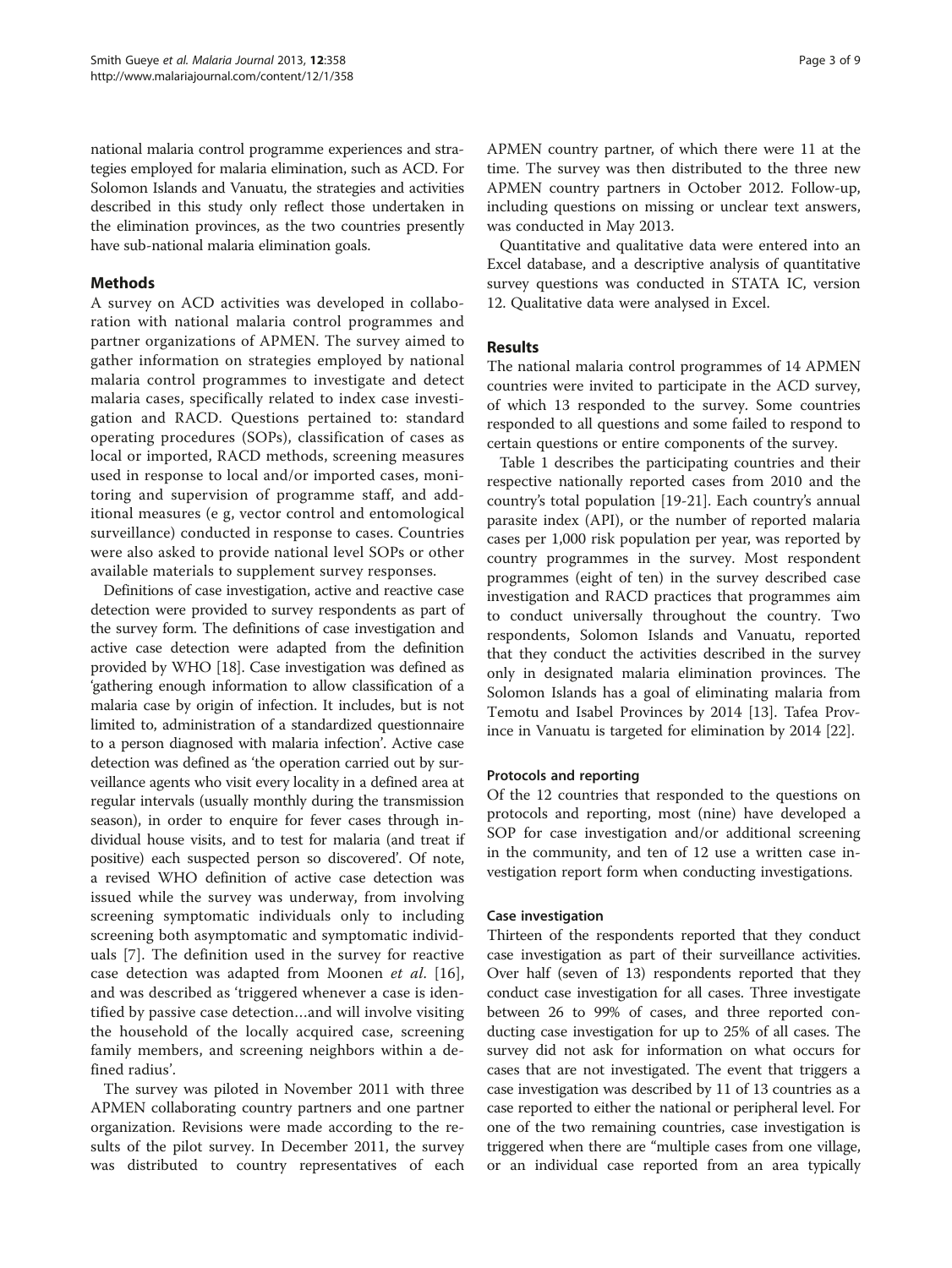<span id="page-3-0"></span>Table 1 Survey respondents and malaria indicators

| Respondent         | 2010 Total cases | 2010 Total population | 2010 Annual parasite index |
|--------------------|------------------|-----------------------|----------------------------|
| <b>BHUTAN</b>      | 436              | 695,819               | 0.63                       |
| CAMBODIA           | 56,217           | 14,138,255            | 4.07                       |
| <b>CHINA</b>       | 7,855            | 1,341,335,152         | 0.01                       |
| <b>INDONESIA</b>   | 465,764          | 237,641,326           | 1.75                       |
| MALAYSIA           | 6,650            | 28,250,000            | 0.24                       |
| NEPAL              | 3,115            | 21,249,567            | 0.14                       |
| <b>PHILIPPINES</b> | 19,644           | 92,337,852            | 0.21                       |
| REPUBLIC OF KOREA  | 1,721            | 48,183,584            | 0.04                       |
| SOLOMON ISLANDS    | 35,373           | 538,148               | 65.73                      |
| SRI LANKA          | 684              | 20,859,949            | 0.03                       |
| THAILAND           | 32,480           | 69,122,234            | 0.47                       |
| VANUATU            | 4,017            | 239,651               | 16.76                      |
| <b>VIETNAM</b>     | 54,297           | 87,202,813            | 0.62                       |

Annual Parasite Index - Cases per 1,000 risk population, as reported by countries.

without malaria." The second country did not respond to this question.

Over half (seven of 13) of countries reported that case investigation begins between one to two days after a case is reported, while five countries have a time period of three to seven days and one country has no defined time period.

# Personnel and supervision

All countries (13) reported that there is a specific person in the malaria control programme who is tasked with conducting case investigation. Nearly all programmes (11) reported that these officers are trained in case investigation techniques, and 11 countries reported that personnel conducting investigations are periodically supervised by managers. This supervision ranges from each investigation, on a quarterly basis, once per year, or on an irregular basis.

# Activities conducted and information collected

During case investigation there are several actions taken and types of information collected from the index case (Table 2). Nearly all countries (12) visit the index case,

#### Table 2 Actions taken and information collected during case investigation

|                                                                  | <b>BTN</b> | <b>KHM</b> | <b>CHN</b> | <b>IDN</b> | <b>MYS</b> | <b>NPL</b> | PHI | KOR | <b>SLB</b> | <b>LKA</b> | THA | VUT | <b>VNM</b> |
|------------------------------------------------------------------|------------|------------|------------|------------|------------|------------|-----|-----|------------|------------|-----|-----|------------|
| Conduct case investigations                                      |            |            |            |            |            |            |     |     |            |            |     |     |            |
| Visit the index case                                             |            |            |            |            |            |            |     |     |            |            |     |     |            |
| Retest index case                                                |            |            |            |            |            |            |     |     |            |            |     |     |            |
| Supervise treatment                                              |            |            |            |            |            |            |     |     |            |            |     |     |            |
| Follow up on adherence to treatment                              |            |            |            |            |            |            |     |     |            |            |     |     |            |
| Check prevention measures used                                   |            |            |            |            |            |            |     |     |            |            |     |     |            |
| Educate individual on risk factors & prevention                  |            |            |            |            |            |            |     |     |            |            |     |     |            |
| Collect information on anti-malarial medicines in use            |            |            |            |            |            |            |     |     |            |            |     |     |            |
| Map location of residence of index case                          |            |            |            |            |            |            |     |     |            |            |     |     |            |
| Collect information on travel history                            |            |            |            |            |            |            |     |     |            |            |     |     |            |
| Travel within district to malarious areas                        |            |            |            |            |            |            |     |     |            |            |     |     |            |
| Travel outside district                                          |            |            |            |            |            |            |     |     |            |            |     |     |            |
| Travel outside country                                           |            |            |            |            |            |            |     |     |            |            |     |     |            |
| Number of days upon return from travel until symptom onset       |            |            |            |            |            |            |     |     |            |            |     |     |            |
| Collect information on recent contact with travelers/ immigrants |            |            |            |            |            |            |     |     |            |            |     |     |            |
| Collect information on history of G6PD deficiency                |            |            |            |            |            |            |     |     |            |            |     |     |            |

For Solomon Islands and Vanuatu, the activities apply only to subnational elimination provinces.

Legend: Country abbreviations: Bhutan: BTN; Cambodia: KHM; China: CHN; Indonesia: IDN; Malaysia: MYS; Nepal: NPL; Philippines: PHL; Republic of Korea: KOR; Solomon Islands: SLB; Sri Lanka: LKA; Thailand: THA; Vanuatu: VUT; Vietnam: VNM.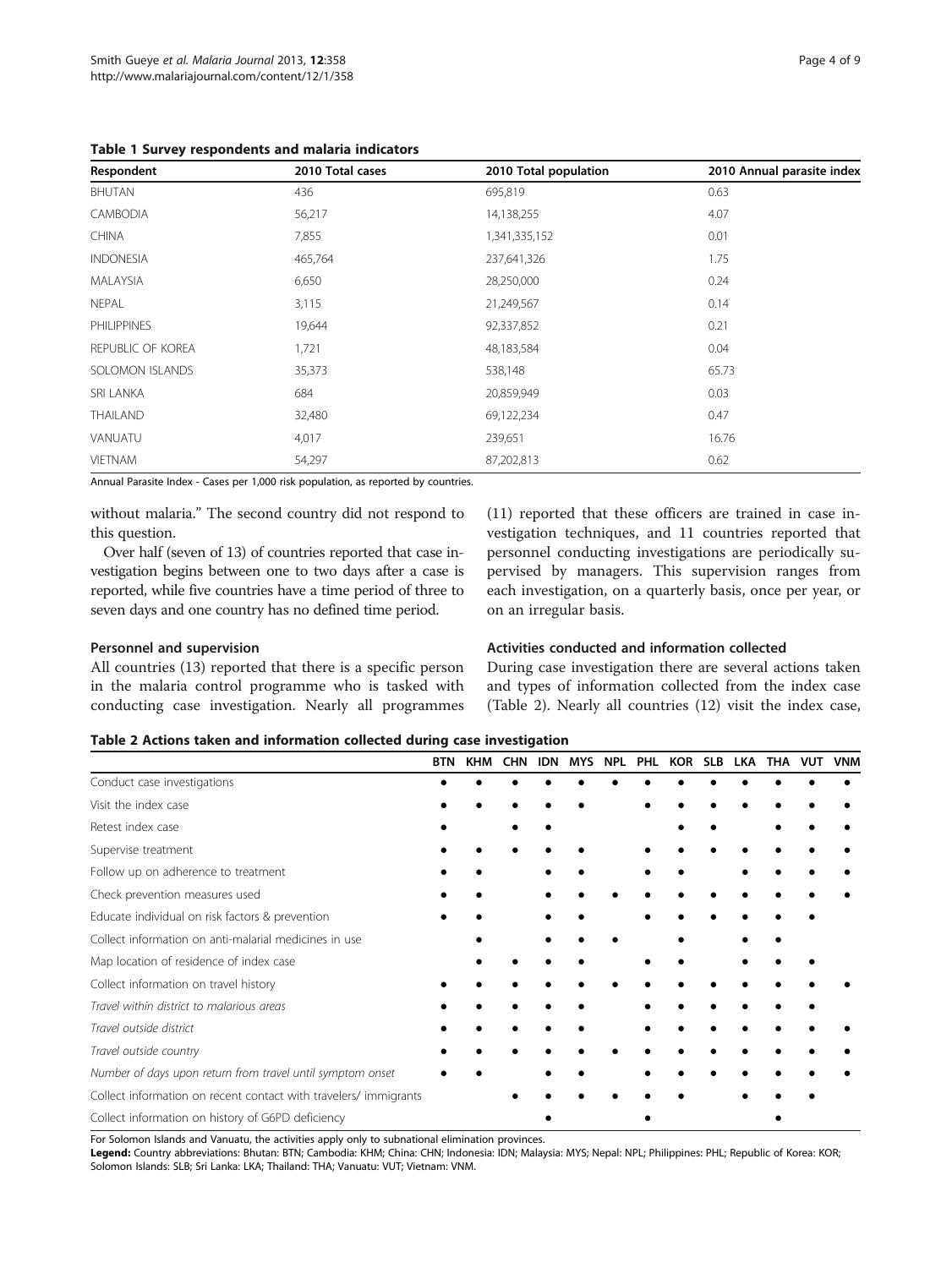supervise treatment (12), follow up on adherence to treatment (ten), check on malaria prevention measures used by the index case (12), and educate the index case on malaria risk factors and prevention (ten). Most programmes map the location of the index case (nine), and five of these countries use geographical information system (GIS) to make the maps.

All respondents (13) reported that their programme collects information from the index case on travel history, with the majority of respondents collecting information on travel within (11) or outside (12) the district of residence, or outside of the country (13) (Table [2](#page-3-0)). Nine programmes participating in the survey collect information on whether the index case has had any recent contact with travellers or immigrants. Only three countries gather patient history of glucose-6-phosphate dehydrogenase (G6PD) deficiency, an inherited blood disorder prevalent in many malaria-endemic areas.

#### Determination of a case as imported or indigenous

Out of the 13 respondents, nine countries defined imported cases as those originating in another country. The remaining countries, including the countries that have subnational elimination goals, reported importation as those infections occurring within the country but from a different province, district or other administrative unit. Ten countries collected data and reported on this type of intra-country importation (e g, from different districts). Table 3 describes the type of information that is taken into consideration when determining an imported case.

# Reactive case detection

When asked whether programmes conduct RACD, 12 of 13 countries conduct this type of screening. Survey respondents reported that RACD was triggered in three different ways, and some country programmes reported several triggers for their programme: for eight countries, every indigenous case is a trigger (e g, one case identified through passive case detection considered to be local); all imported cases irrespective of duration of stay are a trigger for five countries; and one country conducts screening around imported cases if they have stayed more than a certain number of days in country (range of one to 30 days).

Table [4](#page-5-0) depicts the threshold number of infections, identified through passive case detection that triggers RACD in individual countries, regardless of whether the case is imported or local. Other triggers for additional screening include: if there is a need to measure the API in a given area, if a person with symptoms or a positive test result occurs among travellers with whom the index case is identified, or if there is an unusual increase in cases in a community in a particular time interval, indicating a possible outbreak.

Populations targeted for RACD vary across the surveyed countries. Five countries reported conducting screening of only symptomatic people within the household of the index case, while six countries screen all (both symptomatic and asymptomatic) household members. Regarding the screening of neighbours of the index case household, five countries reported that they conduct screening of symptomatic neighbours in addition to the household of the index case while six countries screen both symptomatic and asymptomatic neighbours. Four respondents reported screening symptomatic people within a certain political boundary, while two screen all people within a political boundary. Five countries reported screening asymptomatic people during reactive case detection and two countries reported screening only symptomatic people. The radius screened from the index household for all countries ranged from 0.5 to 2.5 km.

When conducting RACD, several methods of diagnosis are used and some are used in combination with others for diagnosis confirmation and speciation (results not mutually exclusive). All (13) respondents reported using microscopy, seven use rapid diagnostic tests (RDT), five use polymerase chain reaction (PCR), two use clinical diagnosis, and one uses serology (Table [5](#page-5-0)).

# Epidemiological information collected during reactive case detection

During RACD, survey respondents collect information across two different groups: those screened that have a positive test or all persons screened whether or not they have a positive test. General results indicate that there is a variety of information collected, whether in positives or in all screened. See Table [6](#page-6-0) for details about the countries that collect information for both groups. Out of 12

#### Table 3 Information used in determination of an imported case

|                                                                         | <b>BTN</b> | кнм | <b>CHN</b> |           | IDN MYS NPL PHL KOR SLB LKA THA                   |  |  |                     | VUT | <b>VNM</b> |
|-------------------------------------------------------------------------|------------|-----|------------|-----------|---------------------------------------------------|--|--|---------------------|-----|------------|
| Travel location                                                         |            |     |            |           | $\bullet$ $\bullet$ $\bullet$ $\bullet$ $\bullet$ |  |  | $\bullet$ $\bullet$ |     |            |
| Geographic location and timing of onset of symptoms $\bullet$ $\bullet$ |            |     |            | $\bullet$ |                                                   |  |  |                     |     |            |
| Malaria endemicity of local residence                                   |            |     |            |           |                                                   |  |  |                     |     |            |

The categories are not mutually exclusive.

For Solomon Islands and Vanuatu, the activities apply only to subnational elimination provinces.

Legend: Country abbreviations: Bhutan: BTN; Cambodia: KHM; China: CHN; Indonesia: IDN; Malaysia: MYS; Nepal: NPL; Philippines: PHL; Republic of Korea: KOR; Solomon Islands: SLB; Sri Lanka: LKA; Thailand: THA; Vanuatu: VUT; Vietnam: VNM.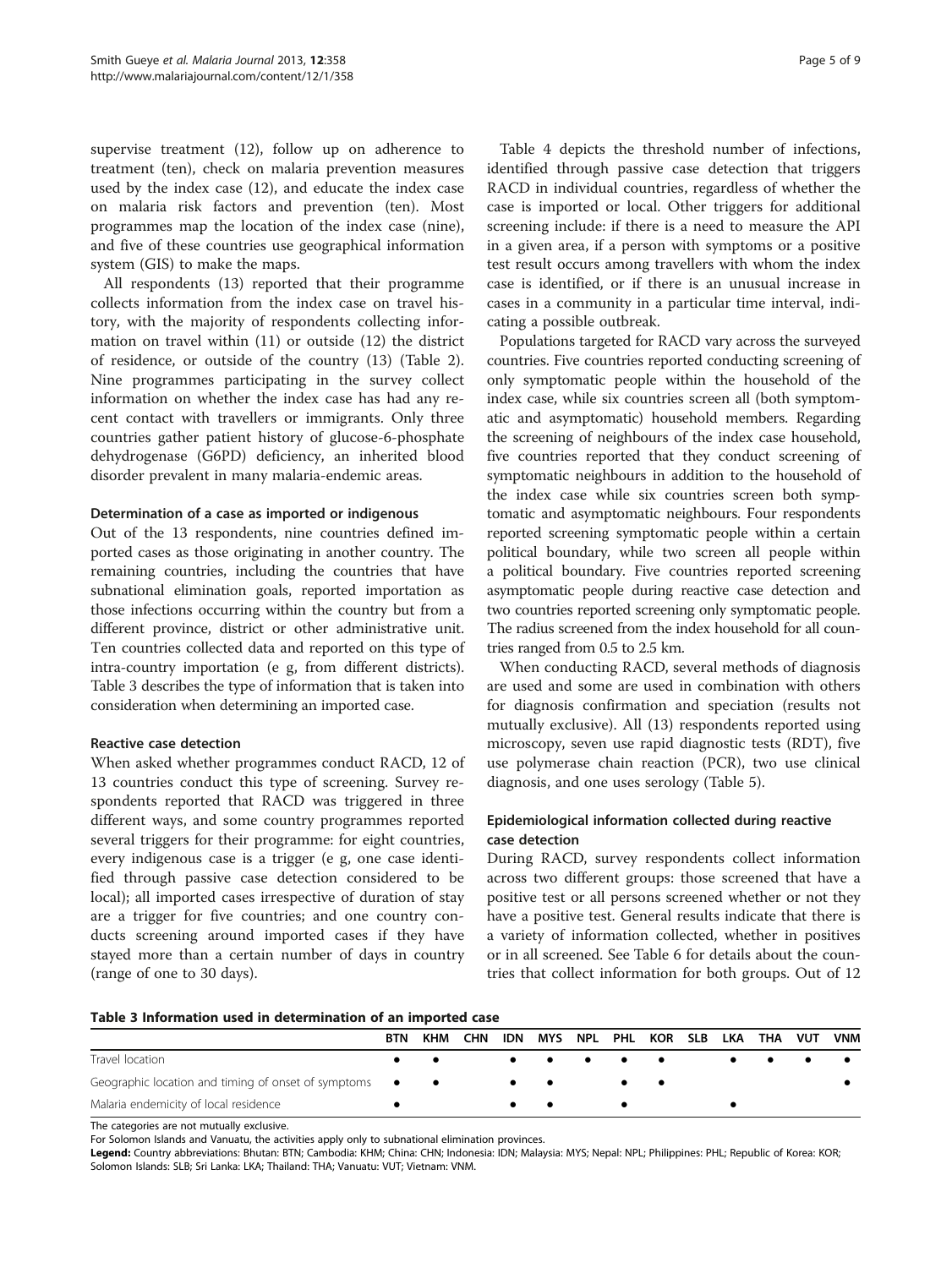<span id="page-5-0"></span>

|                                              | <b>BTN</b> | кнм | <b>CHN</b> | IDN. | MYS |  | NPL PHL KOR | <b>SLB</b> | LKA | THA | <b>VUT</b> | <b>VNM</b> |
|----------------------------------------------|------------|-----|------------|------|-----|--|-------------|------------|-----|-----|------------|------------|
| Single confirmed case                        |            |     |            |      |     |  |             |            |     |     |            |            |
| $>$ 1 confirmed case within specified radius |            |     |            |      |     |  |             |            |     |     |            |            |
| Other threshold of confirmed cases           |            |     |            |      |     |  |             |            |     |     |            |            |

A "single confirmed case" refers to a case identified through passive case detection, or an index case.

For Solomon Islands and Vanuatu, the activities apply only to subnational elimination provinces.

Legend: Country abbreviations: Bhutan: BTN; Cambodia: KHM; China: CHN; Indonesia: IDN; Malaysia: MYS; Nepal: NPL; Philippines: PHL; Republic of Korea: KOR; Solomon Islands: SLB; Sri Lanka: LKA; Thailand: THA; Vanuatu: VUT; Vietnam: VNM.

respondents, ten programmes collect information on the length of time spent at the current residence. All countries (the 13 survey participants) collect data on occupation during screening and nine collect information on their place of work. Eleven countries of 13 collect information on the travel history to malaria-endemic areas, and nine countries of 12 collect information on recent contact with travellers or immigrants. Three countries of 12 ask about history of G6PD deficiency. Ten countries of 13 map the residences of either the positive cases or of all those that are screened.

#### Additional measures

As part of case investigation practices, country programmes implement several types of activities, including vector control, entomological surveillance, or health education. Of the ten respondents who completed this section of the survey, all reported conducting indoor residual spraying (IRS) and a form of health education and behaviour change (information, education communication (IEC) or behaviour change communication (BCC)) as part of the response measures during case investigation or RACD. Six of the eight respondents who answered these questions reported distribution of insecticidetreated bed nets (ITNs) or long-lasting insecticidetreated bed nets (LLINs) as part of these practices. Nine of 11 countries which answered this question use some form of larval control measures as part of a case investigation process. Twelve respondents reported conducting entomological surveillance as part of investigation procedures, three of which do so in all cases. Lastly, targeted mass drug administration (MDA) is

conducted as part of case investigation by one country (out of 12 respondents).

### **Discussion**

Survey results indicate that systems and procedures for case investigation and RACD are widely in place in the malaria elimination programmes of the APMEN partner countries. Thirteen out of the 14 partner countries responded to the survey and all of the respondent countries carried out case investigation, while 12 reported using RACD. Across respondents, the strategies employed varied, especially in regard to RACD, with different people screened (symptomatic versus asymptomatic) and the number of people screened (household only versus the whole village or a 2.5 km radius). Which of these RACD approaches is effective at preventing and reducing transmission is not known. Better understanding of which strategy is most effective is critical as they are human resource intensive.

Index case investigation practices varied, including the proportion of cases for which case investigation occurred. Most respondents (seven) reported following WHO guidelines to conduct case investigation within one to two days of a case being detected [\[7\]](#page-8-0). Many countries also reported collecting broad demographic data during case investigation, most of which are recommended by the WHO, such as: current address, length of time at that address, occupation and place of work, recent travel history, and recent contact with known malaria cases [\[7\]](#page-8-0). Although most respondents reported following case investigation data collection guidelines, there is an array of parameters that each programme chooses to assess, and likely reflect

Table 5 Diagnostic methods used during reactive case detection

| ----<br>---------         |            |            |            |           |            |            |           |            |            |            |           |     |            |  |
|---------------------------|------------|------------|------------|-----------|------------|------------|-----------|------------|------------|------------|-----------|-----|------------|--|
|                           | <b>BTN</b> | <b>KHM</b> | <b>CHN</b> | IDN       | <b>MYS</b> | <b>NPL</b> | PHL       | <b>KOR</b> | <b>SLB</b> | <b>LKA</b> | THA       | VUT | <b>VNM</b> |  |
| Clinical diagnosis        |            |            |            |           |            |            |           |            |            |            |           |     |            |  |
| Microscopy                | $\bullet$  | $\bullet$  | $\bullet$  | $\bullet$ | $\bullet$  | $\bullet$  | $\bullet$ | $\bullet$  | $\bullet$  | ٠          | $\bullet$ | ٠   |            |  |
| Rapid diagnostic tests    |            |            |            |           |            | ٠          |           |            |            |            |           |     |            |  |
| Polymerase chain reaction |            |            | $\bullet$  |           |            |            |           |            |            |            |           |     |            |  |
| Serology                  |            |            |            |           |            |            |           |            |            |            |           |     |            |  |

For Solomon Islands and Vanuatu, the activities apply only to subnational elimination provinces.

Legend: Country abbreviations: Bhutan: BTN; Cambodia: KHM; China: CHN; Indonesia: IDN; Malaysia: MYS; Nepal: NPL; Philippines: PHL; Republic of Korea: KOR; Solomon Islands: SLB; Sri Lanka: LKA; Thailand: THA; Vanuatu: VUT; Vietnam: VNM.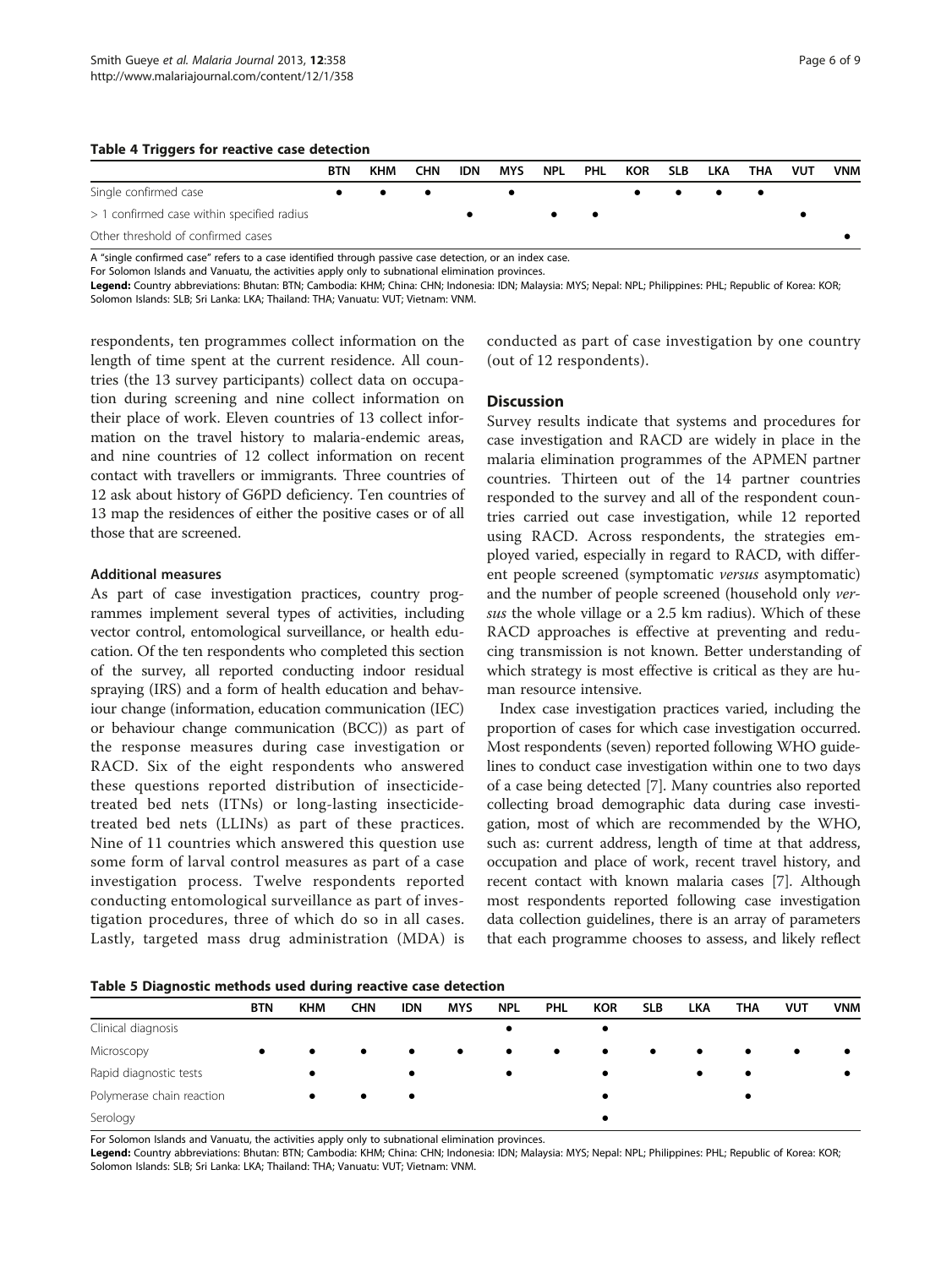#### <span id="page-6-0"></span>Table 6 Actions taken and information collected during reactive case detection

|                                                                    | <b>BTN</b> | кнм      | <b>CHN</b>     | <b>IDN</b>     | MYS NPL PHL    |   |          | KOR SLB        |   |                | LKA THA | VUT | <b>VNM</b> |
|--------------------------------------------------------------------|------------|----------|----------------|----------------|----------------|---|----------|----------------|---|----------------|---------|-----|------------|
| Conducts RACD                                                      |            |          |                |                |                |   |          |                |   |                |         |     |            |
| Collect data on length of time at current residence                |            | ٠        |                |                |                | ٠ | X        | $\blacksquare$ |   | ٠              |         |     |            |
| Collect information on occupation                                  | $\times$   | $\times$ | $\blacksquare$ | $\blacksquare$ |                | ٠ | ٠        | ٠              | ٠ | $\blacksquare$ |         |     |            |
| Collect information on place of work                               |            | X        | $\blacksquare$ |                | $\blacksquare$ | ٠ | $\times$ | $\blacksquare$ |   | ٠              |         |     |            |
| Collect information on travel history to malarious areas           | $\times$   | $\times$ | ٠              |                |                |   |          | . .            |   | ٠.             |         |     |            |
| Collect information on recent contact with travelers or immigrants |            |          |                |                |                | ٠ | X        | $\blacksquare$ |   | ٠              |         |     |            |
| Collect information on history of G6PD deficiency                  |            |          |                | ٠              | $\times$       |   | X        |                |   |                |         |     |            |
| Map locations of residences of those screened                      |            | ٠        |                | $\blacksquare$ | $\blacksquare$ | ٠ | $\times$ | ٠              |   | $\times$       | ٠       |     |            |

For Solomon Islands and Vanuatu, the activities apply only to subnational elimination provinces.

Legend: Squares represent activities undertaken for test-positive subjects only; x represent activities undertaken for all screened individuals.

Country abbreviations: Bhutan: BTN; Cambodia: KHM; China: CHN; Indonesia: IDN; Malaysia: MYS; Nepal: NPL; Philippines: PHL; Republic of Korea: KOR; Solomon Islands: SLB; Sri Lanka: LKA; Thailand: THA; Vanuatu: VUT; Vietnam: VNM.

tailoring of investigations to local conditions and programme capacity. In some countries, supervision and management of case investigation occurs regularly, also likely related to programme capacity.

How programmes determine the origin of a case also differed across the respondent countries. Although "imported" cases are typically defined as a case originating in another endemic country, several respondents – including those with sub-national elimination strategies as those with national elimination strategies – reported defining cases as imported if they originate from another endemic district or province within the country itself. Programmes seem to prioritize local context when defining importation.

RACD in Asia Pacific countries involves screening households within a specified area, typically a predetermined radius, around a locally acquired case with the goal of identifying other infections that might be symptomatic or asymptomatic. This process is similar to that found in other countries [[14,17,23](#page-8-0)]. However, there is diversity in the strategies and activities used for RACD. Survey results from the Asia Pacific countries show that RACD can be triggered with one case or a defined threshold of multiple index cases, depending on local incidence and malaria control programme resources. Several countries reported screening symptomatic members of the index case household, while others screen all residents of the household. Recent evidence regarding the importance and frequency of asymptomatic infection in low transmission settings suggests that screening symptomatic people alone will not effectively and rapidly reduce malaria transmission [[5,10](#page-8-0)]. More evidence on the degree of clustering in the settings of APMEN partner countries is needed to support decision-making on how far to screen around an index household. Some countries reported screening all households within a specific administrative unit (e g, village) or a certain radius around the index case, a maximum of 2.5 km. The decision on how wide to screen is based on the theoretical dispersal of vectors and the operational capacity of the programme. However, it should be noted that it is operationally challenging to screen large numbers of households [\[24](#page-8-0)], as the radius around the index household increases the area to be covered increases by the square of the radius.

Most programmes collect a range of information from those screened, including information on residence, occupation, travel history, contact with travellers or immigrants, and other details. Different diagnostic methods (clinical diagnosis, microscopy, RDT, PCR, serology) are used to screen during RACD. There are particular challenges in diagnosing cases in areas with a high proportion of sub-patent or sub-microscopic cases [\[25](#page-8-0)]. Several countries are now using PCR confirmation in addition to other diagnostic methods, however, it is not known how routinely it is used in these countries and little evidence exists regarding which diagnostic methods are most effective in the setting of the Asia Pacific [\[17\]](#page-8-0). The response to a case or an outbreak should be well coordinated and include vector control and public health messaging components. This was reflected in the survey, as many countries include additional vector control, entomological surveillance and/or health education activities [[13\]](#page-8-0). Although the results of this study show widespread use of RACD, there is a dearth of evidence to guide countries on the effectiveness of these activities.

The variation in case investigation and RACD practices across Asia Pacific countries illustrates the need for further research and informed guidance. In particular, the variation in triggers used for RACD and disparate target areas for screening - either the number of households or a radius - indicate that there remain gaps in knowledge to support optimal identification of malaria infections in the community and to identify the most effective and efficient way to capture them. A starting point to address these gaps would be the collection of standard data on both case investigation and RACD activities. Important metrics to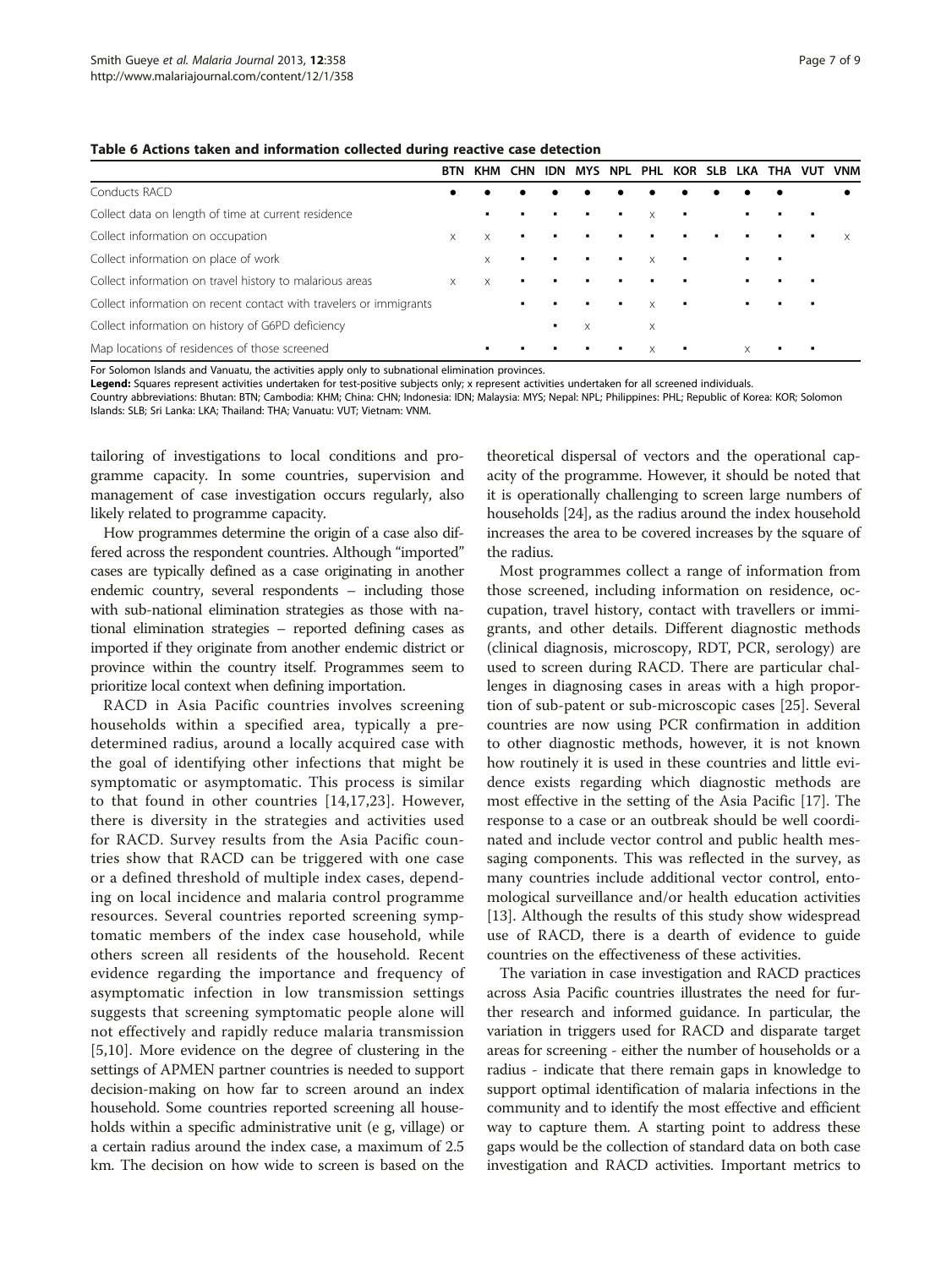assess are case investigation and RACD coverage rates, number of people screened and completeness of geographical coverage during RACD as well as timeliness of these activities. The survey showed that many programmes do not systematically collect robust data on these activities. Thus there is a need to establish these standardized metrics to monitor and evaluate programme effectiveness. The actual choice of metrics should be established through country programme and stakeholder consultation and integrated into routine surveillance data collection, taking into account the varying contexts in which programmes operate, namely funding constraints, epidemiology, geography and others.

#### Limitations

Respondents provided information on the type and scale of activities and data collected, based on their programme strategies and policies. It is likely that many strategies as described are likely not undertaken routinely, as their execution depends on availability of funding, human resources and other constraints. However, an assessment of whether the description in the survey results matches the on the ground reality was not within the scope of this survey, and would best be measured through an observational approach. Gathering more detailed information on why countries selected a particular approach or strategy likewise was not within the scope of the survey, although it is assumed that most base their strategies on WHO surveillance guidelines.

The countries with sub-national elimination strategies – Solomon Islands and Vanuatu – reported solely on the surveillance strategies and activities undertaken in the elimination provinces. The survey did not attempt to collect information on the activities in the control provinces thus a comparison of the two is not possible.

#### Conclusion

As countries progress towards national or sub-national elimination, malaria programmes should devote staff time to investigating cases and conducting reactive surveillance activities to seek out remaining reservoirs of infection. It is critical for programmes to achieve high coverage of the population, ultimately reaching every case to determine the origin of the infection and if the infection has spread, and mount a response when necessary. Knowing the origin of each case is a critical component of an elimination campaign; it allows a programme to identify pockets or specific populations that contribute to ongoing transmission, and preserves programme resources by avoiding RACD work in areas where it may be unnecessary. Where RACD is necessary, it should be carried out in the most effective way.

Currently there are no standard metrics in use by country programmes for case investigation and RACD.

The development and use of common metrics for these activities will allow the programmes to assess performance and results of resource-intensive surveillance measures and may benefit countries that considering implementing these activities in other parts of the world. There is much to learn from countries that are well on the way towards malaria elimination. This APMEN survey is a small step in distilling and disseminating this information.

#### **Abbreviations**

ACD: Active case detection; API: Annual parasite index; APMEN: Asia Pacific Malaria Elimination Network (APMEN); BCC: Behaviour change communication; GIS: Geographical information systems; G6PD: Glucose-6-phosphate dehydrogenase; IEC: Information education, communication; IRS: Indoor residual spraying; ITN: Insecticide-treated bed net; LLIN: Long-lasting insecticide-treated bed nets; MDA: Mass drug administration; PACD: Proactive case detection; PCD: Passive case detection; PCR: Polymerase chain reaction; RACD: Reactive case detection; RDT: Rapid diagnostic test; SOP: Standard operating procedure; WHO: World health organization.

#### Competing interests

The authors declare that they have no competing interests.

#### Authors' contributions

CSG, CR, GNLG, KCS, LV, MSH and RG developed the research topic. CSG, CR, GNLG, KCS, LV and RG developed the survey instrument. CSG and KCS conducted the survey. AB, AS, CR, GG, GQ, GDT, GT, MB, MSH, NH, RG, SD, SS, TT, WL and WS provided data and feedback on the manuscript. CC, CSG, and KCS analysed data. CSG and KCS drafted the manuscript. LV is a staff member of the World Health Organization and alone is responsible for the views expressed in this publication, and they do not necessarily represent the decisions or policies of the World Health Organization. All authors read and approved the final version of the manuscript.

#### Acknowledgements

The authors would like to thank the Asia Pacific Malaria Elimination Network (APMEN) Secretariat and the APMEN country partner national malaria control programmes. The authors would also like to thank Dr Hugh Sturrock for his input on the paper.

#### Author details

<sup>1</sup>Global Health Group, University of California, San Francisco, 50 Beale Street, Suite 1200, San Francisco, CA USA. <sup>2</sup>World Health Organization, Myanmar, PC Box 14 11182, Yangon, Myanmar. <sup>3</sup>Sabah State Health Department, Ministry of Health, Malaysia, Level 3, Federal House 88814, Kota Kinabalu, Sabah Malaysia. <sup>4</sup>Vector-Borne Disease Control Programme, Ministry of Health, Royal Government of Bhutan, Post Box 191, Gelephu, Bhutan. <sup>5</sup>National Center for Parasitology, Entomology and Malaria Control, Ministry of Health Cambodia, #372, Monivong Bld, Phnom Penh, Cambodia. <sup>6</sup>Jiangsu Institute of Parasitic Diseases, Meiyuan, Wuxi, Jiangsu 214064 People's Republic of China. <sup>7</sup> National Malaria Control Program, Ministry of Health Republic of Indonesia, Ditjen PP & PL, Gd.C Lt.1, Jln. Percetakan Negara No.29, Jakarta, Indonesia. <sup>8</sup>Government of Nepal Ministry of Health and Population Department of Health Services, Epidemiology & Disease Control Division, Teku, Kathmandu Nepal. <sup>9</sup>Department of Health, Philippines, Infectious Disease Office, National Center for Disease Prevention and Control, San Lazaro Compound, Sta.Cruz, Manila Philippines. <sup>10</sup>Divisions of Malaria and Parasitic Diseases, National Institute of Health, Korea Centers for Disease Control and Prevention; Osong Health Technology Administration Complex187, Osong Sangmyeong 2 ro, Gangoemyeon, Cheongwon-gun, ChungCheongbuk-Do 363-951 Republic of Korea. <sup>1</sup>Ministry of Health Solomon Islands, PO Box 349, Honiara, Solomon Islands. <sup>12</sup>Sri Lanka Anti-Malaria Campaign, Ministry of Health Sri Lanka, No: 555/5, Public Health Complex, Elvitigala Mawatha, Narahenpita, Colombo – 05 Sri Lanka.<br><sup>13</sup>Bureau of Vector Borne Disease, Department of Disease Control, Ministry of Public Health, Nonthaburi 11000 Thailand. <sup>14</sup>National Vector Borne Disease Control Program, Ministry of Health, Vanuatu, Port Vila Vanuatu. <sup>15</sup>National Institute for Malariology, Parasitology and Entomology, Ministry of Health, Vietnam, Luong The Vinh street, BC 10200, TuLiem District Hanoi, Vietnam.